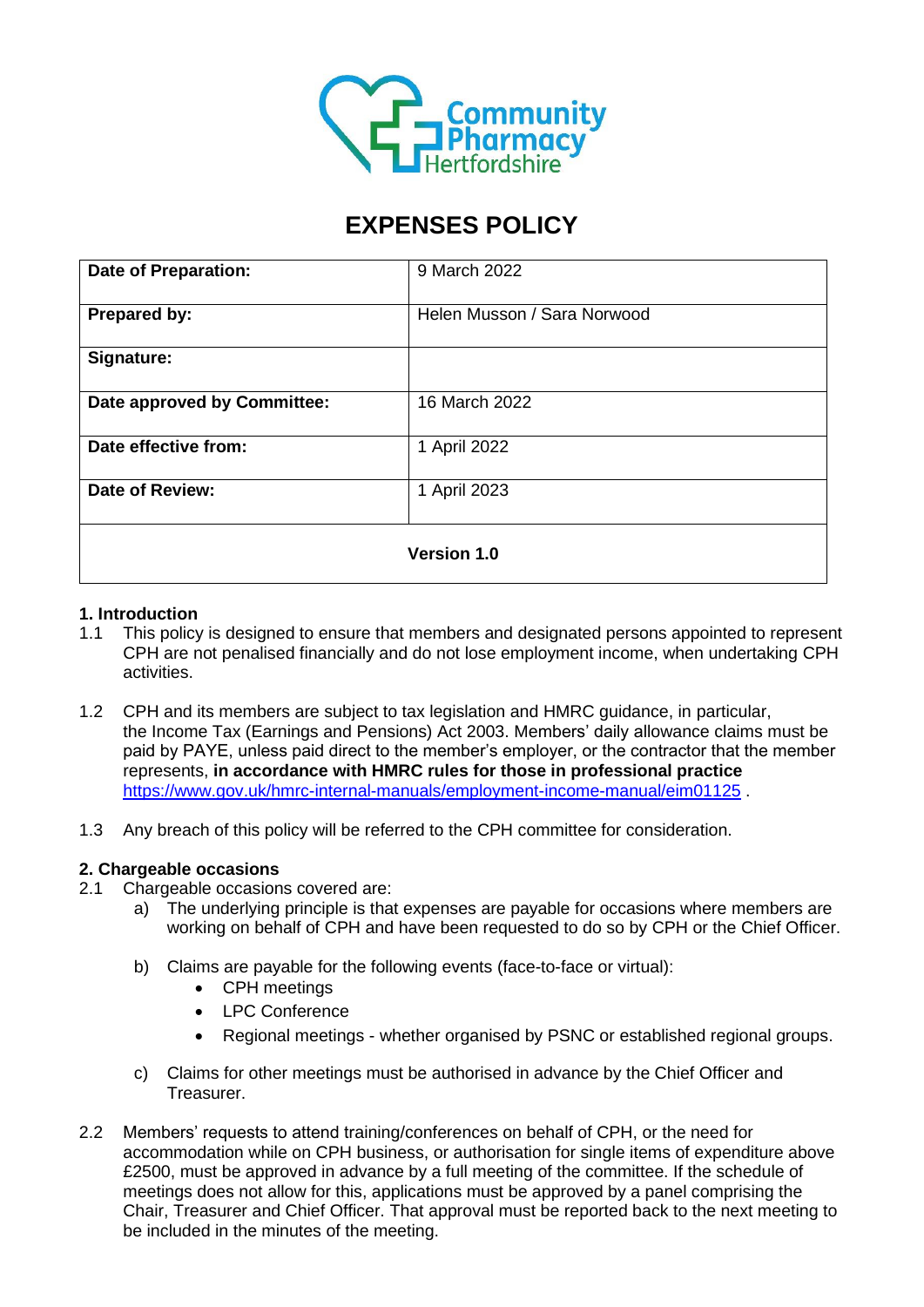## **3. Submission of claims**

- 3.1 Members are expected to:
	- **a)** Prior to submitting any claims, members and designated persons appointed to represent CPH must provide the necessary details of their employer or contractor, or relevant details, as appropriate, for claims to be paid, or assist CPH to set up PAYE arrangements for claims to be paid. **Written assurances that daily allowance payments will be declared to HMRC as professional income may be required.**
	- b) Submit claims as soon as possible, within three months of the expenditure (unless otherwise agreed with the committee or a panel comprising of the Chair, Treasurer and Chief Officer) and within one month of the end of the financial year.
	- c) Provide original invoices, receipts or itemised bills, to support all expense claims or if scanned and submitted electronically, **original receipts should be retained** and CPH reserves the right to inspect them.
	- d) If the expenses are paid by another person, for example, the employee's company, they may not be claimed by the individual.
	- e) Submit claims on the attached form in a manner that is clear, understandable and auditable and in a format that is acceptable to the Treasurer. A sample form is available in appendix 1.
	- f) CPH reserves the right not to pay claims submitted outside these submission guidelines, or outside the terms of the policy.
- 3.2 Authorisation and limits
	- a) Once the expense claim form is complete, the claimant must sign the declaration.
	- b) Single items of expenditure or activity outside of item 2 (chargeable occasions) should not exceed £500 and must be approved in advance.
- 3.3 Payment process
	- a) Claims will be paid by BACS.
	- b) Claims will normally be processed for payment within 30 days.
	- c) Expense claims (genuine expenses incurred by the individual) may be paid direct to the individual member and not through PAYE.
	- d) For members who are:
		- i. **Employees of a contractor member -** daily allowance claims **MUST** be paid by PAYE unless paid direct to the member's employer or the contractor the member represents.
		- ii. **Contractors (in professional practice – companies; partnerships and sole traders) -** daily allowance claims **MUST** be paid by PAYE unless paid direct to the contractor's retail pharmacy business.
		- iii. **Representatives of a contractor member and designated persons appointed to represent CPH -** daily allowance claims **MUST** be paid by PAYE unless paid direct to the contractor's retail pharmacy business. An exception is a locum in professional practice if the daily allowance is part of the professional income.
		- iv. **Retired or non-working representatives of a contractor member – MUST** be paid by PAYE (because the payment is not for lost professional/employment income).

## **4. Rates**

- 4.1 Current rates for face-to-face meetings:
	- a) Daily allowance = £320 (£40 x 8 hours) for full day or £160 (£40 x 4 hours) for half day.
		- b) The daily allowance is reviewed annually by CPH in light of prevailing locum rates.
- 4.2 Virtual meetings will be dealt with as follows:
	- a) CPH meetings 25% 100% of locum expense/daily allowance payable depending on the format, length and overall time commitment.
- 4.3 Travel and transport
	- a) As of 1 April 2022, the rate is £0.45 per mile for the first 10,000 miles and £0.25 per mile thereafter irrespective of engine size. The mileage rate is determined by HMRC.
	- b) Only reasonable mileage claims are paid within CPHs area up to a maximum of 100 miles (round trip/full journey) - subject to the discretion of the committee.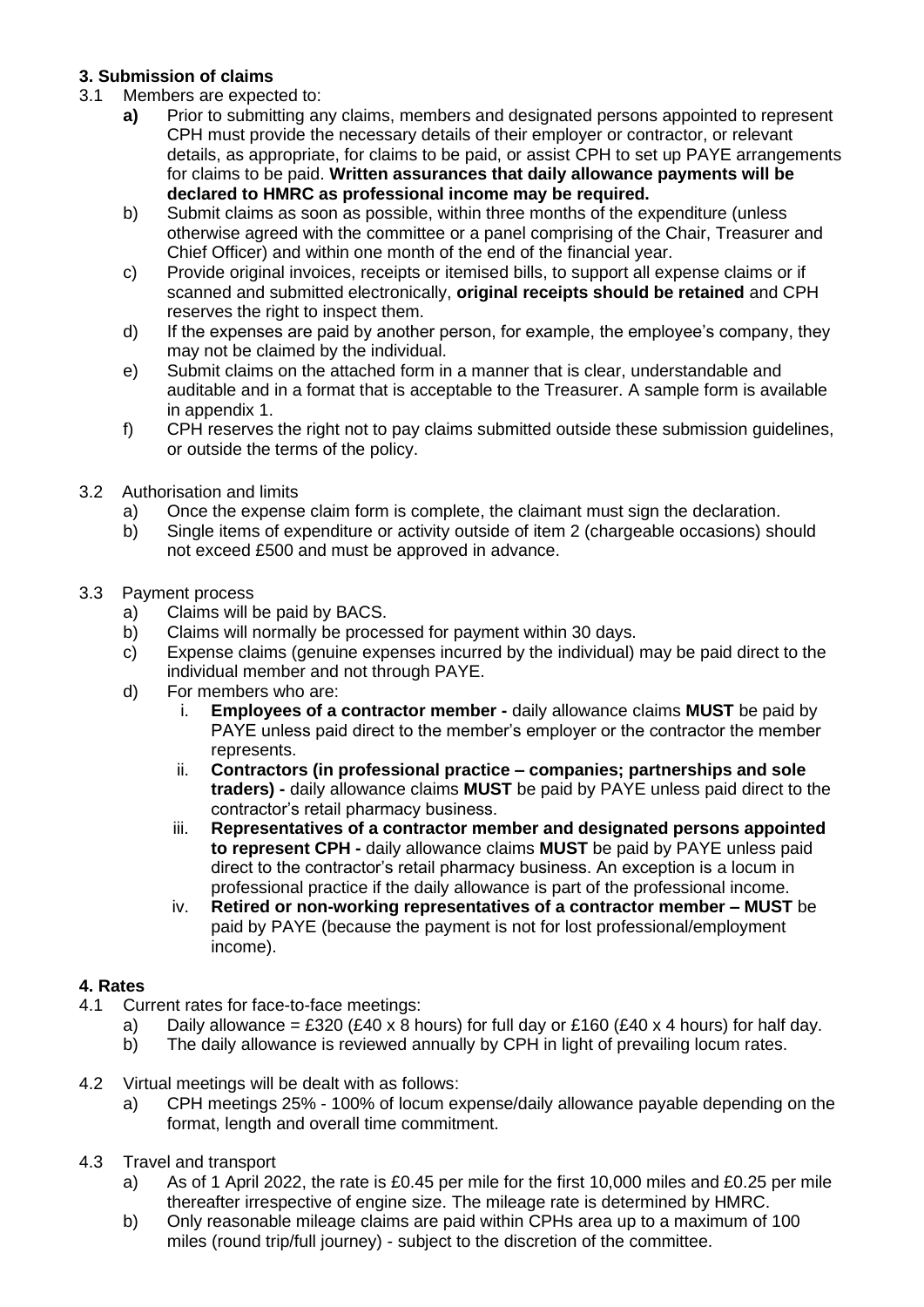- c) Any other travel should be by the most cost-efficient means, for example, second-class advance rail fares; only in exceptional cases will open fares be considered reasonable expenses.
- 4.4 Parking and tolls
	- a) CPH will reimburse parking and toll costs only where free parking is not provided for business travel away from home and members' normal place of work when supported by a receipt/ticket. CPH will not pay any type of parking penalty notice or similar penalty.
- 4.5 Accommodation
	- a) Accommodation may be claimed if members are required to attend a location on CPH business and this location is sufficiently far away from home or normal place of work (and the CPH area) to make a return journey unreasonable.
	- b) Accommodation must be approved in advance.
	- c) If commitments require evening travel and/or accommodation, then a meal/breakfast/soft drinks up to a maximum value of £50 may be claimed if required. Alcohol expenses will not be reimbursed.
	- d) All relevant receipts must be submitted with the expenses claim
- 4.6 Business calls
	- a) The cost of calls you make on CPH business can be reclaimed. You must provide details of the calls you have made by attaching an itemised bill with the business calls highlighted.
- 4.7 Miscellaneous
	- a) Other legitimate claims will be considered by the committee.
	- b) This policy does **not** apply to CPH staff (including the Chief Officer). Refer to the CPH staff handbook for employees.
	- c) This policy does not apply to members where their time spent on CPH activities is more than 'insubstantial' compared to carrying on their professional practice.

## **5. Disclosure**

Members expenses may be made available to contractors or disclosed in accordance with legal requirements, for example, in the CPH Annual Report.

## **6. Officer Honoraria Payments**

An honoraria payment is made to CPH officers: Chair, Vice Chair and Treasurer to recognise the additional work that these members undertake over and above that is normally considered part of a committee member's duties as follows. Officers are paid at the same rate as members (£40 per hour).

Chair: £6,880 per annum, inclusive of:

- Executive Team meeting for two hours every month with an hour of preparation per meeting.
- Public Health meetings for two hours on a quarterly basis.
- Appraisal (both annual and six-monthly review) with the Chief Officer for maximum of four hours.
- Clarification queries, emails, phone calls from members and CPH office and line management support to Chief Officer for equivalent of ten hours work every month.

Vice Chair: £3,840 per annum, inclusive of:

- Executive Team meeting for two hours every month with an hour of preparation per meeting.
- Clarification queries, emails, phone calls from members and CPH office for equivalent of five hours work every month.

Treasurer: £2,720 per annum, inclusive of:

- Executive Team meeting for two hours every month with an hour of preparation per meeting.
- Finance meetings with CPH office for two hours every quarter.
- Clarification queries, emails, phone calls from members and CPH office for equivalent of two hours work every month (to include Treasurer's report, annual report, payroll and financial queries).